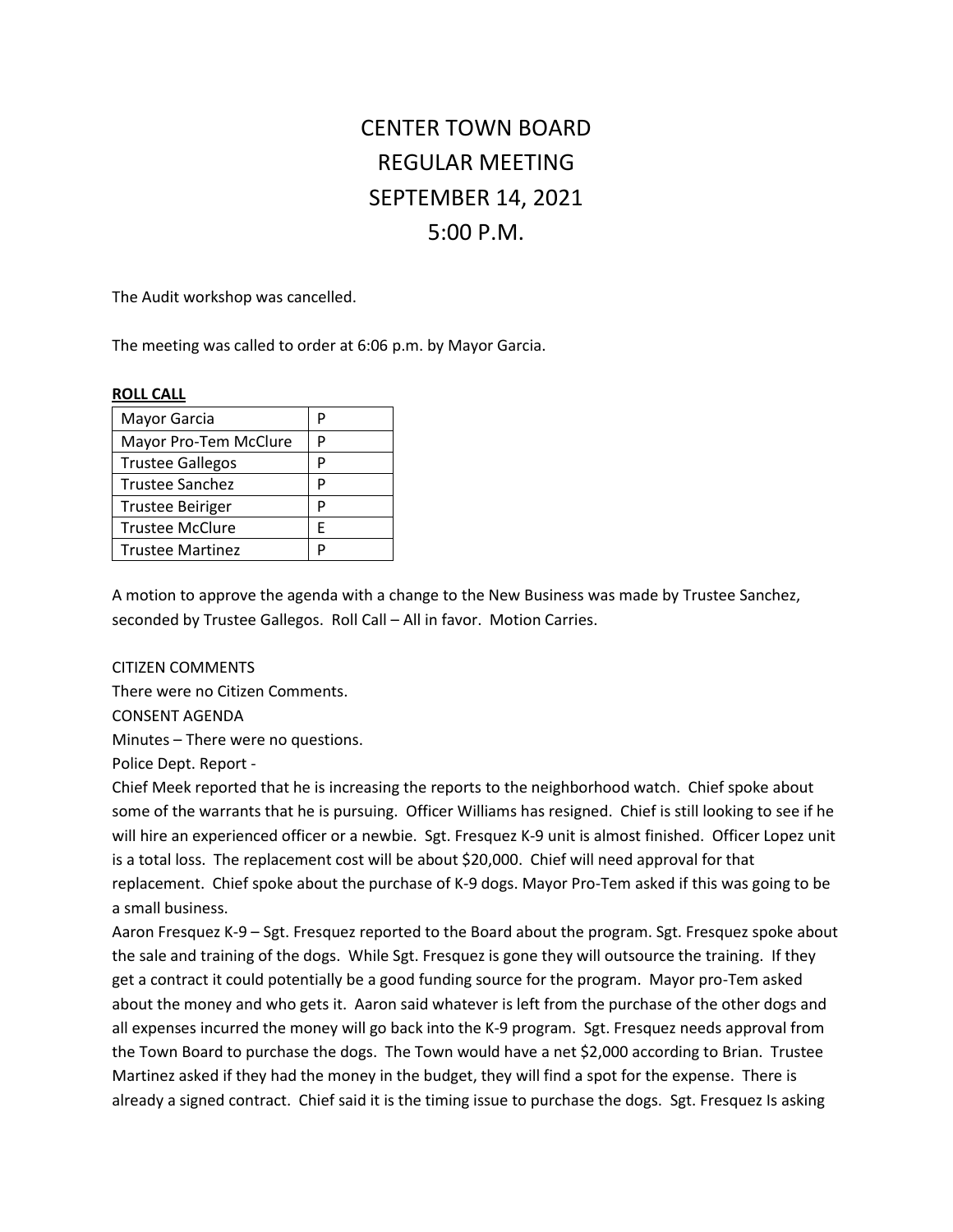for approval for \$11,900 for the purchase of the dogs he would like to purchase. A motion to approve the purchase of the dogs at a cost of \$11,900 was made by Trustee Martinez, seconded by Trustee Gallegos. Roll Call – All in favor. Motion Carries. Chief would like the approval of another vehicle. A motion to approve the purchase of a vehicle to replace the Total loss vehicle and to be paid by the insurance was made by Mayor Pro-tem McClure, seconded by Trustee Sanchez. Roll Call – All in favor. Motion carries.

Court Report – Trustee Martinez asked about the program that the judge Is sending the defendants to? Roseann said that it is for traffic and drugs.

Public Works –

Utilities – The marking on the streets is for Jade Communications. The Board asked about the gas rates that will be approved with the new ordinance.

Water – They have finished the commission portion of replacing all the lids and put in everything that should be in the pits. They will put in eight new pits. The programming is still not working correctly. The program dropped a zero at the beginning and no one can explain why. Trustee Martinez asked if they will start doing regular maintenance on the sewer lines now that they have a jetter truck. Dave said they will.

Streets and Parks- There were no questions.

Building Report – There were no questions.

A motion to approve the Consent Agenda was made by Trustee Sanchez, seconded by Trustee Beiriger. Roll Call –All in favor. Motion Carries.

A motion to approve the payables was made by Mayor pro-Tem McClure, seconded by Trustee Gallegos. Roll Call – All in favor. Motion Carries.

## MANAGERS REPORT

The Board and Manager talked about the increase in COVID cases.

Brian spoke about a few of the grants that he has applied for. Brian and Keith attended the Road Maps meeting in Pueblo. Brian is also sitting on the Opioid board to help with the settlements. There will be money available to certain areas. The Frontier Drive in is in the engineering phase to see the cost of connecting into the Town of Center for water and sewer. The planning grant is one of the big projects. The zoning is the hold up for the annexation of the North 90 addition.

## NEW BUSINESS

Survey Results – Keith spoke about the survey results. There were about 25 full responses. The top responses to the questions were Housing, restaurants and a rec center. They would like to have skilled jobs available. Median response age was 38. Keith was happy with the responses and would like to see an increase in the future.

Power Pathway – Update – Dave spoke to the Board about a project that Xcel is doing concerning connecting the power lines to the Front range. We are transport customers of Xcel and purchasers from MEAN. The transportation cost will possibly increase about 8%. It is going to be a hard long fight. It is a 1.7 million dollar adventure that will not benefit the Town of Center.